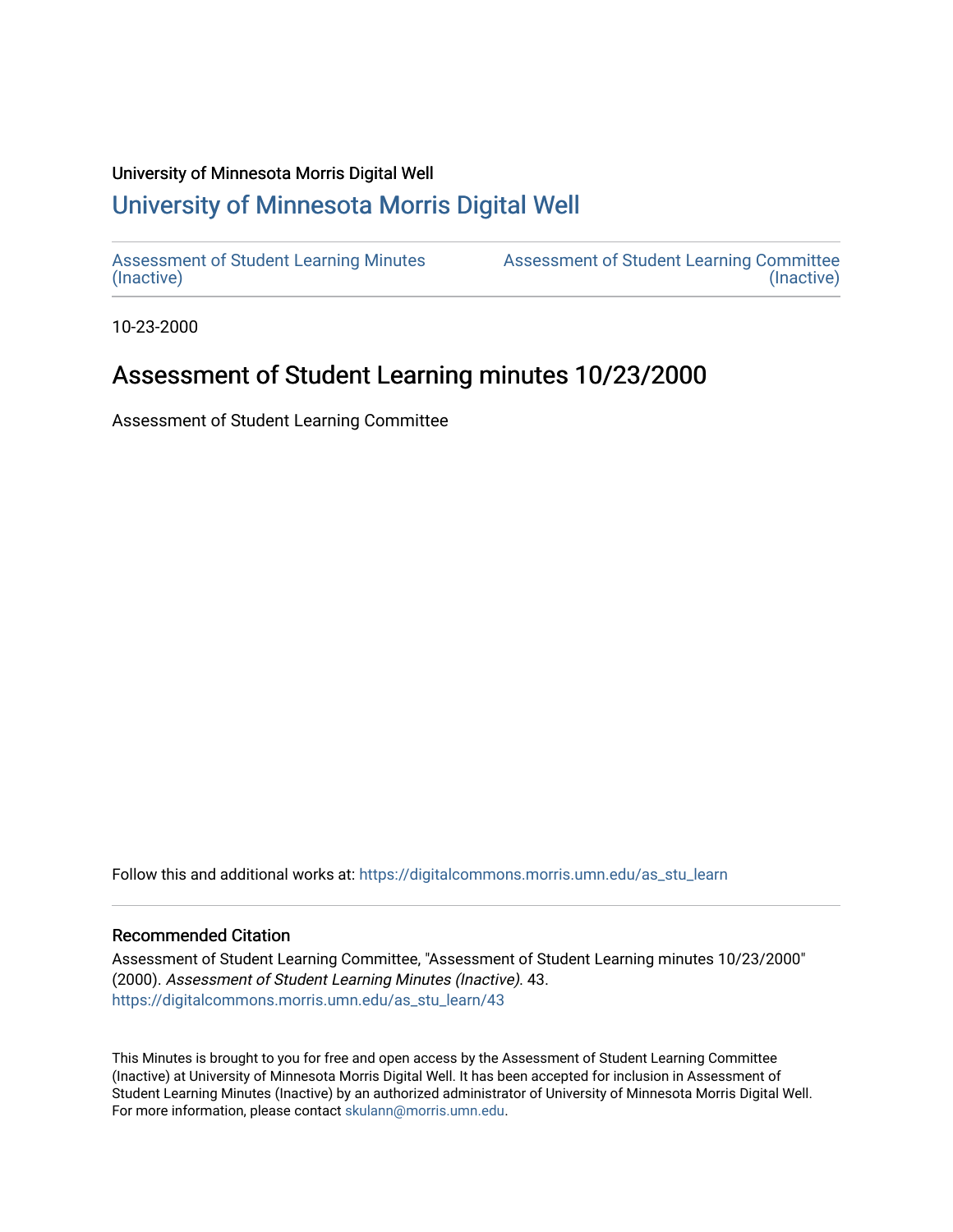----------------------------------------------------------------------------------------------------------------------------

DATE: October 23, 2000

### SUBJECT: Assessment of Student Learning Committee Minutes

PRESENT: Dian Lopez (Chair), Edith Borchardt, Stephen Burks, Tim O'Keefe, Engin Sungur,

Nancy Mooney, Andy Uttke

ABSENT: Eric Klinger, Lisa Perkins

----------------------------------------------------------------------------------------------------------------------------

Lopez called the meeting to order at 4:00 PM in the Prairie Lounge. Lopez welcomed Nancy Mooney to the Assessment of Student Learning committee. Committee members introduced themselves.

Lopez said that she had discussed with Chancellor Schuman and Assistant Dean Nancy Carpenter the Discipline Assessment needs pertaining to the 5-year review of each of the individual disciplines. Both thought that a 5-year review would be helpful to assessment and benefit the campus. There is still discussion on when to begin again with the reviews and the question of whether we should wait until we have a new Academic Dean. Mooney said that the 5-year review was mandated centrally by the Twin Cities Campus. The Assessment Committee agreed to create a reasonable plan and review it with the Division chairs. The committee agreed that they should not wait until the new Academic Dean was hired to move forward on this assessment tool.

The committee discussed the annual survey of graduates. Mooney stated that these are generic questions that break out with each Discipline. The Career Center does the survey. It was decided that a survey could consist of general questions that could be used for all disciplines, but every 5 years specific questions could be asked for each discipline in conjunction with that discipline's 5-year review and as an assessment tool.

#### **General Education**

Lopez said that the General Education Requirements are the most important piece of assessment to be completed in the next few years. This is where we are furthest behind. Lopez proposed forming a subcommittee to address this issue and to form general guidelines for the committee. Lopez said that it would be helpful to have one or two members from last year's Gen Ed committee on the new subcommittee.

Sungur reviewed the Gen Ed survey and the Learning Hypothesis approach. Sungur stated that the survey was sent out, but had a very low return rate. Sungur said that the survey should be repeated and we should ask faculty to respond again. O'Keefe said that the Gen Ed committee should have a concrete menu of what the options are, decide what are the priorities, and decide how to get the plan started. O'Keefe questioned the Learning Hypotheses, if the committee is set on using them, some are very general. The committee discussed narrowing the learning hypotheses down to only two at most 3. The assessment tool should be developed and implemented very soon.

The committee discussed the procedures for the Gen Ed survey which is done every year. It was agreed that the professors teaching the general education courses should help make the decisions about how to test the learning hypotheses regarding that Gen Ed requirement, but the committee will provide suggestions and support.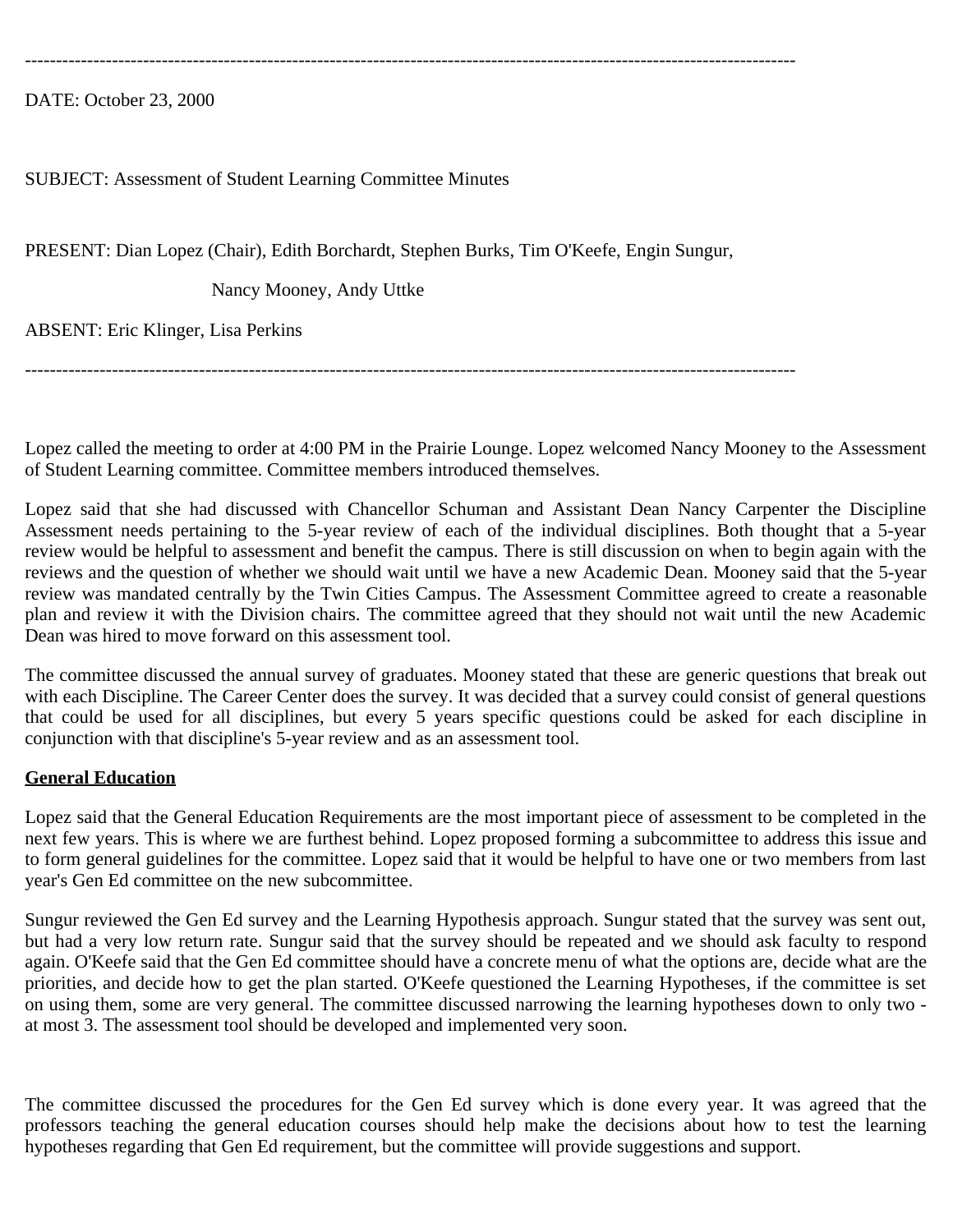## **Electronic Portfolios**

Lopez said the committee should decide if Electronic portfolios and senior seminar projects should be suggested by the committee for implementation. Lopez reported on her experiences working with the First Year Seminar class on Portfolios. Lopez stated that many different documents are being included. Lopez said she will send out a questionnaire to the students concerning the ease of using the portfolios or problems they have encountered. Lopez said she will also meet with the students to see how the portfolios were arranged. Lopez stated that the portfolio was done as an experiment, but asked if it would be useful to use as an assessment tool. The committee discussed the issue of electronic portfolios. Some concerns included 1) If it is required for all freshman, all faculty would have to agree to make it part of the course. 2) Assessment of student writing - who is required to read the student's work. 3) How is the information collected and stored? It was suggested that each student could keep their own portfolio and professors of certain courses, for example a senior seminar course, could ask students to include their work in the portfolio. Then "someone," perhaps their advisor, would evaluate the five or six items that are used to provide assessment data.

Lopez asked each committee member their opinion on implementing the electronic portfolio. Mooney stated that the Electronic Portfolio is used successfully campus-wide in Duluth. Lopez said that the student

should have ownership of their portfolio, but permission could be given to certain people to look at the portfolio. Items that could be included in the portfolio are: pictures of artwork, papers, resume, personal web pages, etc. O'Keefe said he thought it would be helpful to get feedback from Duluth on the use of the electronic portfolios. Sungur said that Electronic Portfolios should be used for many reasons. He said

this tool will help us, it will create a storage area for all possible assessment tools. Sungur didn't think implementation would be too difficult. Sungur said certain items should be requested to be put in the

portfolio, such as the Senior Seminar Project.

Lopez asked the committee members if the committee should be divided up into sub-committees or work as a group for Gen Ed, Discipline Assessment, and Portfolios. The committee decided to form sub-committees. The following subcommittees were formed:

## **GEN EDUCATION SUB-COMMITTEE**

Nancy Mooney (Chair), Engin Sungur, and Tim O'Keefe

The General Education Sub-Committee will choose two or three learning hypotheses from each requirement and talk with professors who teach those courses about how to "test" these hypotheses and then decide how to process the data gathered into useful information for assessment purposes. The surveys generated must be simple to fill out and have buy-in from faculty in the class. Also questions should be generated for an exit survey of our graduates-to-be.

# **PORTFOLIO SUB-COMMITTEE**

Dian Lopez (Chair), Edith Borchardt, and Lisa Perkins

The Portfolio Sub-Committee will try to come up with suggested solutions to the problems of: How useful is this tool? Where is it now being used? How could we get students and faculty "on board," i.e. Seeing the value of such an assessment tool and learning how to use it? How to obtain useful assessment data from portfolios without using up too much faculty time. Should the Electronic Portfolio be required of First Year

Seminar? If so, we must have buy-in from FYS faculty.